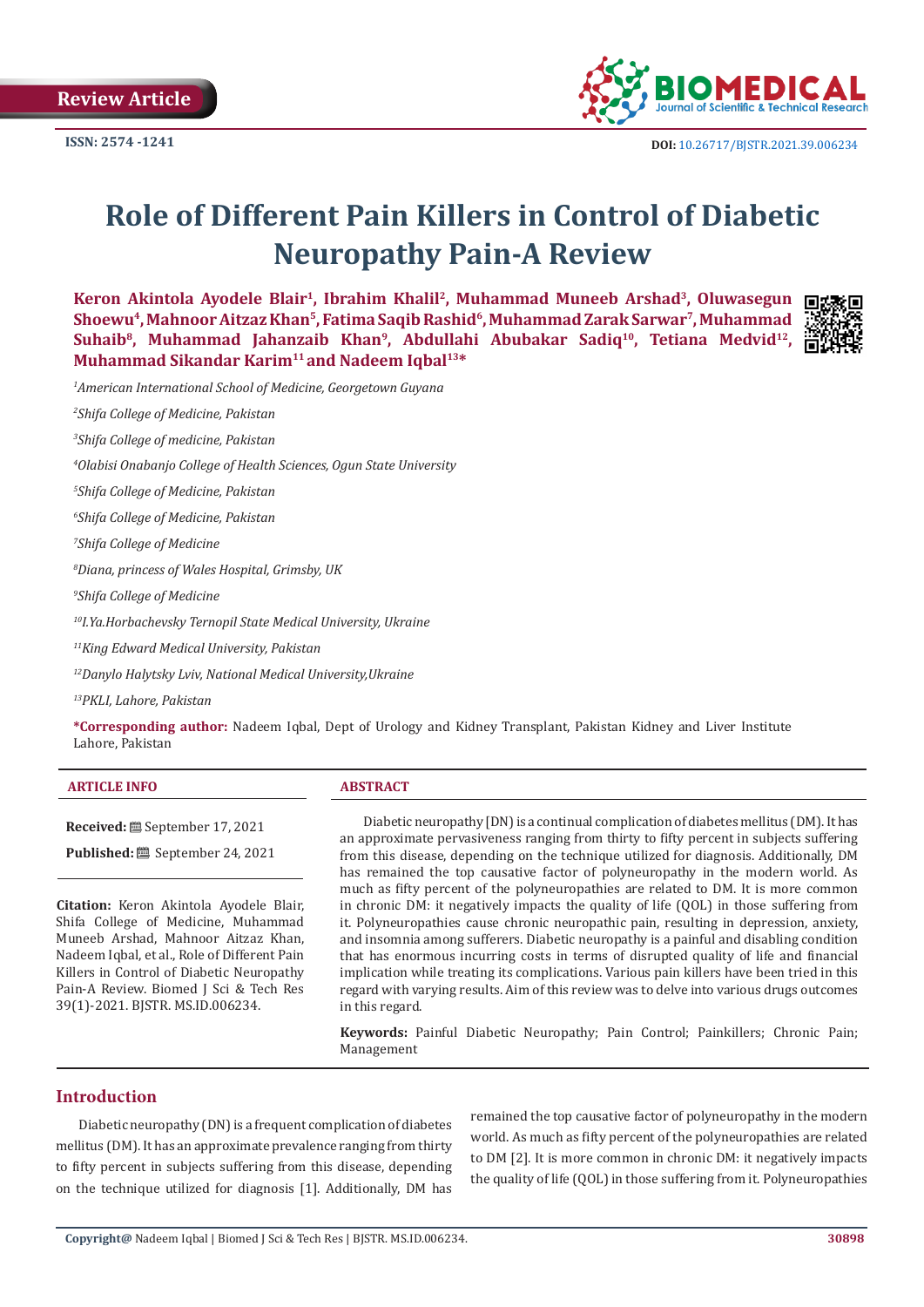cause chronic neuropathic pain, resulting in depression, anxiety, and insomnia among sufferers [1,2]. Diabetic polyneuropathy is defined as "phenomenon of symmetrical, distal and progressive degeneration of the sensorimotor and autonomic peripheral fibers, due to metabolic and microvascular changes in as a result of chronic hyperglycemia (DM) and other cardiovascular risk factors" [1]. More than four hundred million people are suffering from diabetes mellitus globally (3). Out of them, up to one-quarter fall prey to chronic painful diabetic neuropathy (PDN). Wherein they present with symptoms of neuropathic pain, continuous or intermittent more than three months [2,4]. Generally, the pain starts distally, is remarkably unpleasant at night, and follows a proximal and symmetrical progression: discomfort initially starts the toes, feet, then follows ankles. Patients' description of this pain is a "burning" sensation accompanying by a feeling of tingling. Uncommonly, it may manifest as allodynia (sensitive to touch such as combing hair), wherein normal activities lead to pain [4-6]. Hitherto, its diagnosis and treatment are a troublesome task. It is challenging and is still a debatable issue. It is of note here that up to more than one-third of subjects who have PDN did not receive a suitable treatment strategy for their pain, while every eight patients did not even go to a doctor for seeking help in this regard [4]. The effectiveness of different regimens for this disease has shown mixed results. More work is required in this regard.

## **Methods**

We did search on PubMed, Medline database publications using: Painful diabetic neuropathy, [Pain](https://www.iomcworld.org/medical-journals/pain-49617.html) control, painkillers, chronic pain, Management. The publications included were special communications, reviews, conferences papers, books, and research studies regarding the subject matter over last twenty-five years.

# **Discussion**

Diabetic neuropathy is a painful and disabling ailment that has enormous incurring costs in terms of disrupted quality of life and financial implication while treating its complications. Its incidence is increasing gradually as a sequel of imperfect treatment compliance and so imprecise glycemic control [6-12]. Its prevalence is unalike in different parts of the world ascribable to the heterogeneity of population and differences in healthcare systems, financial restraints, and social cognizance. Gabapentin monotherapy has established itself to be effectual and nicely tolerated when used for the care of pain and sleep disturbance in patients with diabetic polyneuropathy (DPN). Various studies have supported the role of gabapentin in this regard. In one RCT, gabapentin and amitriptyline were compared as monotherapies and deduced that both were equally efficacious in pain control in diabetic PN [13]. While another study showed that neither gabapentin nor nortriptyline was more effective as monotherapy

when compared to combination therapy of both [14]. Pregabalin has been frequently studied as a monotherapy for the management of painful Polyneuropathy [15,16]. A study compared the effects of pregabalin and amitriptyline in patients with painful DPN, and both therapies were found safe and efficacious as monotherapies [17]. It is noteworthy that side effects were observed less frequently in pregabalin-treated Subjects. Holbech et al. demonstrated the superiority of pregabalin as monotherapy when compared to placebo [18]. Gonzalez-Duarte et al. too found promising results. Regarding the potential role of pregabalin as monotherapy in prediabetic small-fiber neuropathic pain, when compared to placebo [19].

Other anticonvulsants drugs such as topiramate provided pain control in a better way as compared to the placebo in patients who had moderate intensity of diabetic neuropathic pain [32]. Lacosamide is another safe drug that can be effective monotherapy for the treatment of DPN either as a monotherapy or as an add-on [21,22]. The role of Lamotrigine, as monotherapy, has not been much of a success in the management of painful DPN (23,24). Evidence regarding utilization of sodium valproate or oxcarbazepine in the management of Polyneuropatic pain is also not clear [25,26]. Oxcarbazepine, Levetiracetam, perampanel, and other experimental anticonvulsants, such as ABT-639 and PF-05089771, did not show much of a value in the treatment of Polyneuropathic pain [27,28].

Antidepressants such as Serotonin**-**Norepinephrine Reuptake Inhibitors, Tricyclic, and Tetracyclic Antidepressants Tricyclic (TCAs), and tetracyclic antidepressants (TeCAs) have also been tried in this regard. In one RCT [29], venlafaxine manifested its effectuality in controlling painful Diabetic Polyneuropathy pain at high doses as compared to low doses (150–225 mg daily vs 75 mg daily). In yet another study venlafaxine was found to be inferior to pregabalin in this regard [30]. Duloxetine monotherapy was found to be an equally potent agent as gabapentin for the treatment of Diabetic Polyneuropathy pain, however with much better tolerability [31]. Likewise, duloxetine showed efficacy comparable to pregabalin for the treatment of such pain [32]. Tricyclic and Tetracyclic Antidepressants Tricyclic (TCAs) and tetracyclic antidepressants (TeCAs) have shown mixed results in studies relating to the management of painful DPN [33]. Opioids such as tramadol are efficacious as monotherapy or in combination therapy with paracetamol or acetaminophen in ameliorating poly neuropathic pain [34]. The beneficial effects of oxycodone/naloxone have not been much confirmed. In a study, dextromethorphan/quinidine as monotherapy resulted in amelioration of pain due to DPN [35]. Topical application of Capsaicin has been utilized either in form of a patch or a lotion in varying strengths. Studies have depicted the effectuality of topical application of capsaicin in pain reduction due to diabetic neuropathy. On the other hand, few studies were of the view that capsaicin lotion did not attain a statistically significant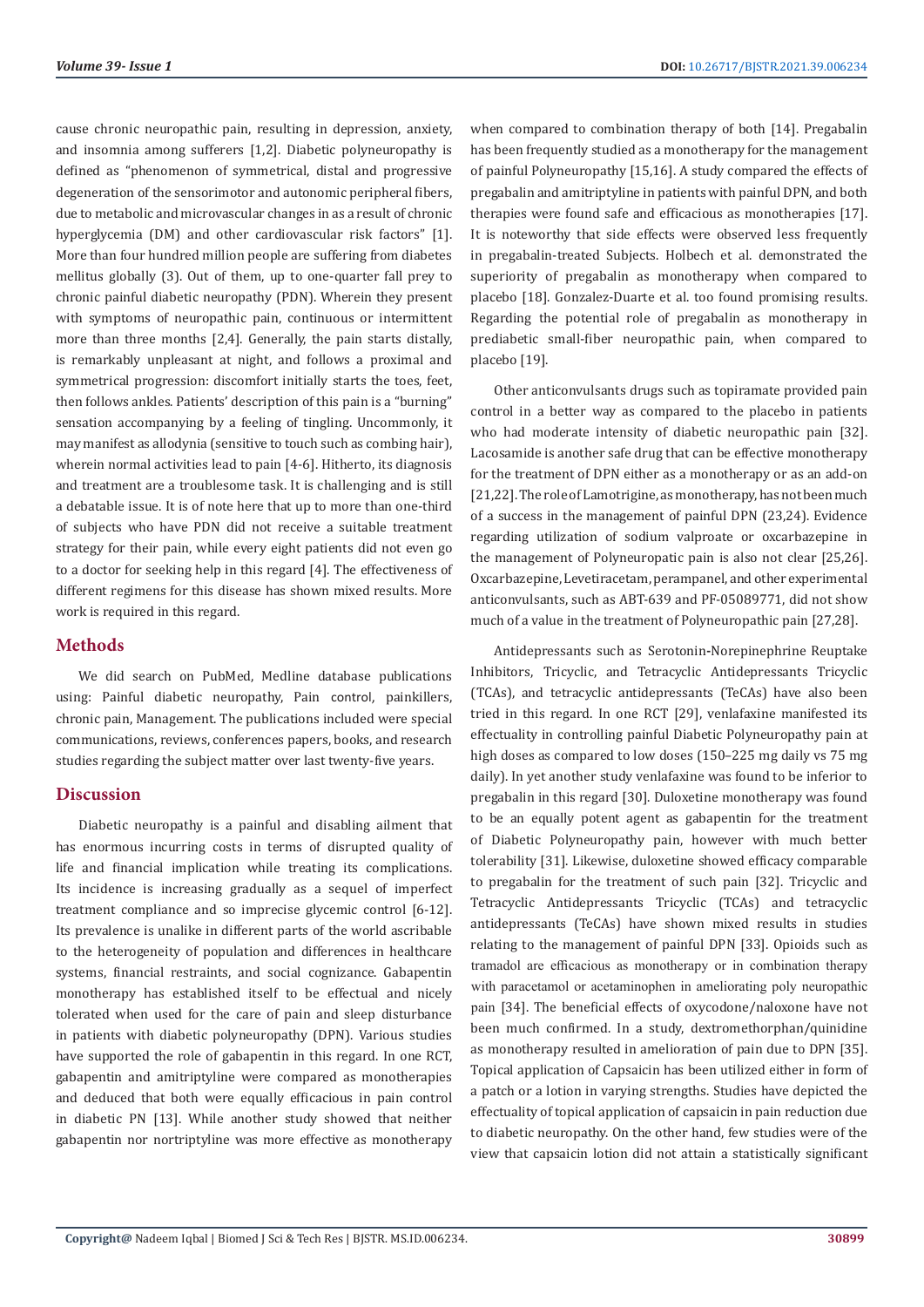pain control in patients having Diabetic neuropathy [36]. Utilization of glyceryl-trinitrate spray [37] and isosorbide dinitrate spray has shown a statistically significant, but momentary, pain-relieving effect and amelioration in the burning sensation when used in subjects who from painful Diabetic neuropathy pain. Ketamine/ amitriptyline cream and Topical clonidine as add-on drugs, did not attain significant amelioration of pain [38]. Utilization of Botulinum Toxin Type A as intradermal injection (on dorsum of foot) resulted in attaining adequate pain control, when used in subjects with diabetic neuropathy pain [39,40]. Few other therapies without strong evidence include use of herbal therapies such as topical application of nutmeg extract oil in controlling of pain due to diabetic neuropathy pain. Great caution must be observed when prescribing chronic guideline medications since they may cause significant side effects in patients with pre-existing disease. These side-effects may vary depending on the drug prescribed such as pregabalin which should not be used in patients with cardiac failure (risk of decompensated cardiac failure), tramadol may lower the seizure threshold in patients with epilepsy, amitriptyline should not be used in patients with cardiovascular disease (worsens disease and increases risk of torsade's de pointes), and glaucoma. Patients being treated for diabetic neuropathy should be reevaluated every six weeks when on treatment and tapering of their therapy with eventual end to prevent adverse effects [41].

### **Conclusion**

Various pharmacological agents are effective in treating diabetic polyneuropathy pain. There has been a moderate decrease in pain after using these drugs. More RCTs are required to explore safer and optimum options in this regard.

#### **References**

- 1. [Hoffman EM, Staff NP, Robb JM, St Sauver JL, Dyck PJ, Klein CJ \(2015\)](https://www.ncbi.nlm.nih.gov/pmc/articles/PMC4409579/)  [Impairments and comorbidities of polyneuropathy revealed by popula](https://www.ncbi.nlm.nih.gov/pmc/articles/PMC4409579/)[tion-based analyses. Neurology 84\(16\): 1644-1651.](https://www.ncbi.nlm.nih.gov/pmc/articles/PMC4409579/)
- 2. [Abbott CA, Malik RA, van Ross ER, Kulkarni J, Boulton AJ \(2011\) Prev](https://pubmed.ncbi.nlm.nih.gov/21852677/)[alence and characteristics of painful diabetic neuropathy in a large](https://pubmed.ncbi.nlm.nih.gov/21852677/)  [community-based diabetic population in the U.K. Diabetes Care 34\(10\):](https://pubmed.ncbi.nlm.nih.gov/21852677/)  [2220-2224.](https://pubmed.ncbi.nlm.nih.gov/21852677/)
- 3. [Finnerup NB, Attal N, Haroutounian S, McNicol E, Baron R, Dworkin RH,](https://pubmed.ncbi.nlm.nih.gov/25575710/)  [et al. \(2015\) Pharmacotherapy for neuropathic pain in adults: a system](https://pubmed.ncbi.nlm.nih.gov/25575710/)[atic review and meta-analysis. Lancet Neurol 14\(2\): 162-173.](https://pubmed.ncbi.nlm.nih.gov/25575710/)
- 4. [Bouhassira D, Letanoux M, Hartemann A \(2013\) Chronic pain with neu](https://pubmed.ncbi.nlm.nih.gov/24058527/)[ropathic characteristics in diabetic patients: a French cross-sectional](https://pubmed.ncbi.nlm.nih.gov/24058527/)  [study. PLoS One 8\(9\): e74195.](https://pubmed.ncbi.nlm.nih.gov/24058527/)
- 5. [Spallone V, Lacerenza M, Rossi A, Sicuteri R, Marchettini P \(2012\) Painful](https://pubmed.ncbi.nlm.nih.gov/22209797/)  [diabetic polyneuropathy: approach to diagnosis and management. Clin](https://pubmed.ncbi.nlm.nih.gov/22209797/)  [J Pain 28\(8\): 726-743](https://pubmed.ncbi.nlm.nih.gov/22209797/).
- 6. [Jain R, Jain S, Raison CL, Maletic V \(2011\) Painful diabetic neuropathy is](https://link.springer.com/article/10.1007/s11892-011-0202-2)  [more than pain alone: examining the role of anxiety and depression as](https://link.springer.com/article/10.1007/s11892-011-0202-2)  [mediators and complicators. Curr Diab Rep Aug;11\(4\): 275-284.](https://link.springer.com/article/10.1007/s11892-011-0202-2)
- 7. [Abdissa D, Hamba N, Kene K, Bedane DA, Etana G, Muleta D, Gerbi A](https://www.hindawi.com/journals/jdr/2020/9562920/)  [\(2020\) Prevalence and Determinants of Peripheral Neuropathy among](https://www.hindawi.com/journals/jdr/2020/9562920/)

[Type 2 Adult Diabetes Patients Attending Jimma University Medical Cen](https://www.hindawi.com/journals/jdr/2020/9562920/)[ter, Southwest Ethiopia, 2019, an Institutional-Based Cross-Sectional](https://www.hindawi.com/journals/jdr/2020/9562920/) [Study. J Diabetes Res 2020: 9562920.](https://www.hindawi.com/journals/jdr/2020/9562920/)

- 8. [Hayes A, Arima H, Woodward M, Chalmers J, Poulter N, Hamet P, Clarke](https://pubmed.ncbi.nlm.nih.gov/26797234/) [P \(2016\) Changes in Quality of Life Associated with Complications of](https://pubmed.ncbi.nlm.nih.gov/26797234/) [Diabetes: Results from the ADVANCE Study. Value Health 19\(1\): 36-41.](https://pubmed.ncbi.nlm.nih.gov/26797234/)
- 9. [Bekele M, Norheim OF, Hailu A \(2021\) Cost-Effectiveness of Saxagliptin](https://pubmed.ncbi.nlm.nih.gov/34104781/) [Compared with Glibenclamide as a Second-Line Therapy Added to Met](https://pubmed.ncbi.nlm.nih.gov/34104781/)[formin for Type 2 Diabetes Mellitus in Ethiopia. MDM Policy Pract 6\(1\):](https://pubmed.ncbi.nlm.nih.gov/34104781/) [23814683211005771.](https://pubmed.ncbi.nlm.nih.gov/34104781/)
- 10. [Kwon CS, Seoane-Vazquez E, Rodriguez-Monguio R \(2018\) Cost-effec](https://pubmed.ncbi.nlm.nih.gov/29391064/%5d)[tiveness analysis of metformin+dipeptidyl peptidase-4 inhibitors com](https://pubmed.ncbi.nlm.nih.gov/29391064/%5d)[pared to metformin+sulfonylureas for treatment of type 2 diabetes. BMC](https://pubmed.ncbi.nlm.nih.gov/29391064/%5d) [Health Serv Res 18\(1\): 78.](https://pubmed.ncbi.nlm.nih.gov/29391064/%5d)
- 11. [Torre E, Bruno GM, Di Matteo S, Martinotti C, Valentino MC, Bottaro LC,](https://www.ncbi.nlm.nih.gov/pmc/articles/PMC7298424/) [Colombo GL \(2020\) Cost-Utility Analysis of Saxagliptin/Dapagliflozin](https://www.ncbi.nlm.nih.gov/pmc/articles/PMC7298424/) [Versus Gliclazide and Insulin Glargine: Economic Implications of the](https://www.ncbi.nlm.nih.gov/pmc/articles/PMC7298424/) [Outcomes of the CVD-Real Studies I and II. Health Serv Insights 13:](https://www.ncbi.nlm.nih.gov/pmc/articles/PMC7298424/) [1178632920929982.](https://www.ncbi.nlm.nih.gov/pmc/articles/PMC7298424/)
- 12. [Kuo S, Ye W, de Groot M, Saha C, Shubrook JH, Hornsby WG Jr, et al.](https://care.diabetesjournals.org/content/44/4/874) [\(2021\) Cost-effectiveness of Community-Based Depression Interven](https://care.diabetesjournals.org/content/44/4/874)[tions for Rural and Urban Adults with Type 2 Diabetes: Projections from](https://care.diabetesjournals.org/content/44/4/874) [Program ACTIVE \(Adults Coming Together to Increase Vital Exercise\) II.](https://care.diabetesjournals.org/content/44/4/874) [Diabetes Care 44\(4\): 874-882.](https://care.diabetesjournals.org/content/44/4/874)
- 13. [Morello CM, Leckband SG, Stoner CP, Moorhouse DF, Sahagian GA \(1999\)](https://pubmed.ncbi.nlm.nih.gov/10493324/) [Randomized double-blind study comparing the efficacy of gabapentin](https://pubmed.ncbi.nlm.nih.gov/10493324/) [with amitriptyline on diabetic peripheral neuropathy pain. Arch Intern](https://pubmed.ncbi.nlm.nih.gov/10493324/) [Med 159\(16\): 1931-1937.](https://pubmed.ncbi.nlm.nih.gov/10493324/)
- 14. [Gilron I, Bailey JM, Tu D, Holden RR, Jackson AC, Houlden RL \(2009\)](https://pubmed.ncbi.nlm.nih.gov/19796802/) [Nortriptyline and gabapentin, alone and in combination for neuropath](https://pubmed.ncbi.nlm.nih.gov/19796802/)[ic pain: a doubleblind, randomised controlled crossover trial Lancet](https://pubmed.ncbi.nlm.nih.gov/19796802/) [374\(9697\): 1252-1261.](https://pubmed.ncbi.nlm.nih.gov/19796802/)
- 15. [Arezzo JC, Rosenstock J, LaMoreaux L, Pauer L \(2008\) Efficacy, and safe](https://www.ncbi.nlm.nih.gov/pmc/articles/PMC2565674/)[ty of pregabalin 600 mg/d for treating painful diabetic peripheral neu](https://www.ncbi.nlm.nih.gov/pmc/articles/PMC2565674/)[ropathy: a double-blind placebo-controlled trial. BMC Neurol 8: 33.](https://www.ncbi.nlm.nih.gov/pmc/articles/PMC2565674/)
- 16. [Satoh J, Yagihashi S, Baba M \(2011\) Efficacy and safety of pregabalin for](https://pubmed.ncbi.nlm.nih.gov/21166852/) [treating neuropathic pain associated with diabetic peripheral neuropa](https://pubmed.ncbi.nlm.nih.gov/21166852/)[thy: a 14 week, randomized, double-blind, placebo-controlled trial. Dia](https://pubmed.ncbi.nlm.nih.gov/21166852/)[bet Med 28\(1\): 109-116](https://pubmed.ncbi.nlm.nih.gov/21166852/)
- 17. [Bansal D, Bhansali A, Hota D, Chakrabarti A, Dutta P \(2009\) Amitripty](https://pubmed.ncbi.nlm.nih.gov/19900234/)[line vs. pregabalin in painful diabetic neuropathy: a randomized double](https://pubmed.ncbi.nlm.nih.gov/19900234/) [blind clinical trial. Diabet Med 26\(10\): 1019-1026.](https://pubmed.ncbi.nlm.nih.gov/19900234/)
- 18. [Holbech JV, Bach FW, Finnerup NB, Br](https://pubmed.ncbi.nlm.nih.gov/25719617/)øsen K, Jensen S, Sindrup SH [\(2015\) Imipramine and pregabalin combination for painful polyneurop](https://pubmed.ncbi.nlm.nih.gov/25719617/)[athy: a randomized controlled trial. Pain 156\(5\): 958-966.](https://pubmed.ncbi.nlm.nih.gov/25719617/)
- 19. Gonzalez-Duarte A, Lem M, Dı´az-Dı´[az E, Castillo C, Ca´rdenas-Soto K](https://pubmed.ncbi.nlm.nih.gov/26670614/) [\(2016\) The efficacy of pregabalin in the treatment of prediabetic neuro](https://pubmed.ncbi.nlm.nih.gov/26670614/)[pathic pain. Clin J Pain 32\(11\): 927-932](https://pubmed.ncbi.nlm.nih.gov/26670614/).
- 20. [Raskin P, Donofrio PD, Rosenthal NR \(2004\) Topiramate vs placebo in](https://pubmed.ncbi.nlm.nih.gov/15365138/) [painful diabetic neuropathy: analgesic and metabolic effects. Neurology](https://pubmed.ncbi.nlm.nih.gov/15365138/) [63\(5\): 865-873.](https://pubmed.ncbi.nlm.nih.gov/15365138/)
- 21. [Rauck RL, Shaibani A, Biton V, Simpson J, Koch B \(2007\) Lacosamide in](https://pubmed.ncbi.nlm.nih.gov/17237664/) [painful diabetic peripheral neuropathy: a phase 2 double-blind place](https://pubmed.ncbi.nlm.nih.gov/17237664/)[bo-controlled study Clin J Pain 23\(2\): 150-158.](https://pubmed.ncbi.nlm.nih.gov/17237664/)
- 22. [Ziegler D, Hidvegi T, Gurieva I \(2010\) Efficacy and safety of lacosamide in](https://pubmed.ncbi.nlm.nih.gov/20067958/) [painful diabetic neuropathy. Diabetes Care 33\(4\): 839-841.](https://pubmed.ncbi.nlm.nih.gov/20067958/)
- 23. [Eisenberg E, Lurie Y, Braker C, Daoud D, Ishay A \(2001\) Lamotrigine re](https://pubmed.ncbi.nlm.nih.gov/11502921/)[duces painful diabetic neuropathy: a randomized, controlled study. Neu](https://pubmed.ncbi.nlm.nih.gov/11502921/)[rology 57\(3\): 505-509.](https://pubmed.ncbi.nlm.nih.gov/11502921/)